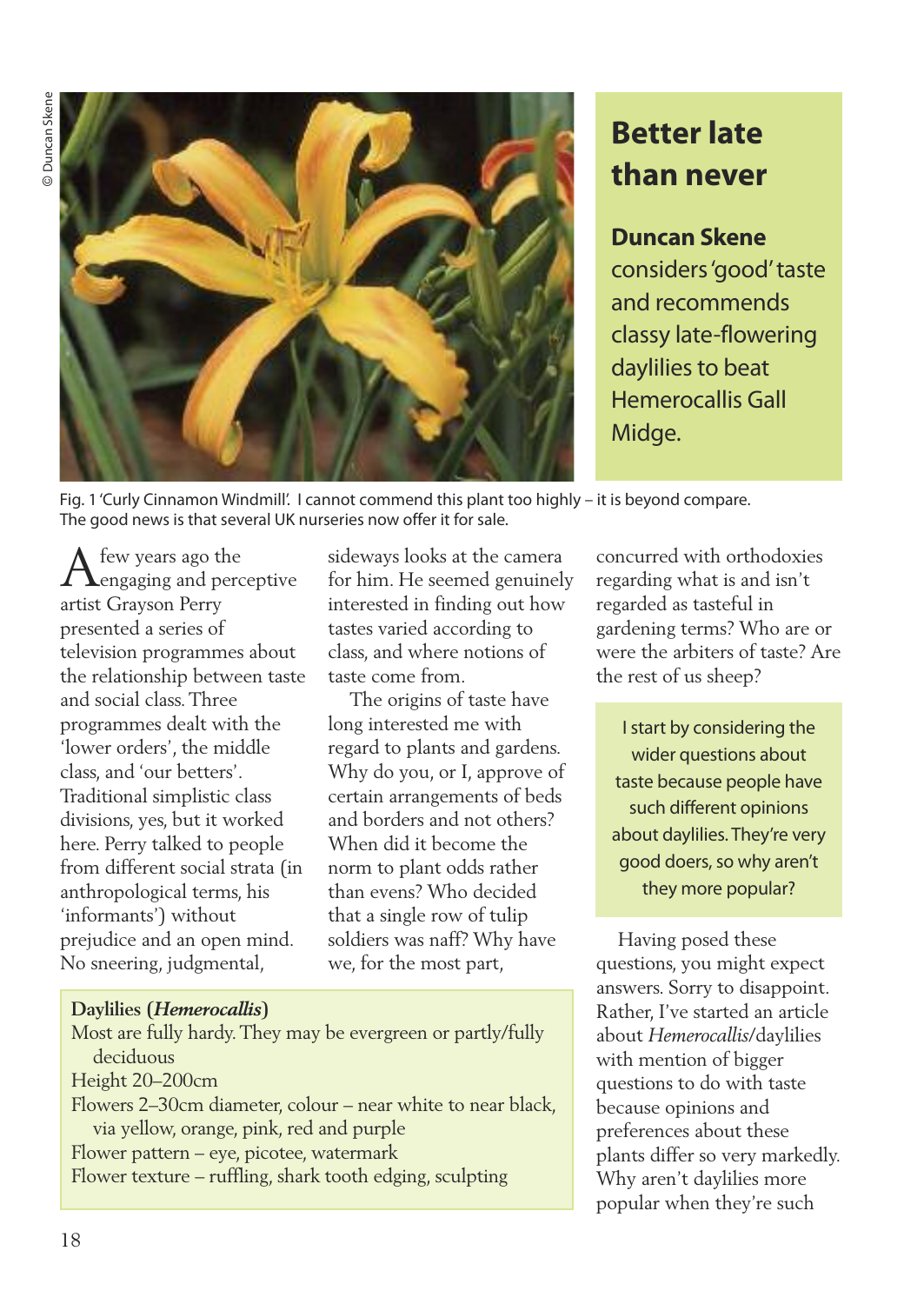good doers? It remains a mystery to me why my notions of taste, so clearly the 'right' ones, are not shared by one and all (tongue firmly in cheek – just in case you thought otherwise).

I had my Damascene moment with daylilies in the mid 1990s on my first visit to Apple Court in Hampshire, created by Diana Grenfell and Roger Grounds, and home then to National Collections of ferns, grasses and hostas as well as daylilies. I came across a flower that I described in my notebook as 'like an unzipped banana'. Not a romantic description, but I was in love.What on earth was this vision of loveliness? I learned later that I'd admired a spider daylily, whose chief characteristics are long narrow petals.

My attraction led to the gradual establishment of a sizeable collection. By the late 90s I was in a position to disseminate plant material via my small mail order nursery, Abraxas Gardens, which I ran until 2013. Because spider daylilies were little known in the UK, I assumed a proselytising mantle – the word needed to be spread! In



Fig. 2 'Isabelle Rose'

addition to the small number of spiders I obtained from Diana, my early sources were Chris Searle in Canterbury and Jan and Andy Wyers (A La Carte Daylilies) on the Isle of Wight. I soon realised that to develop a comprehensive collection I'd also need to find sources in the USA, where daylilies seem as popular as roses are here, and where most recent breeding had taken place.

I was extremely fortunate that Clarence Crochet from Louisiana was my first

### **Daylily forms**

#### *Lily* or *trumpet form* – lily profile

*Full form* – wider petals, often recurved, & flatter profiles *Spider* – petals & sepals 4 times or more as long as their width *Unusual form* (UFs, or even UFOs) – spidery petals with an additional decorative quirk such as pinching, quilled sepals or ringlet-like curling.

American supplier, sending me more spiders in my first consignment than I'd been able to acquire from all UK sources put together. If I'm asked to recommend just one spider daylily it is Clarence's 1998 introduction 'Curly Cinnamon Windmill' (fig. 1), the most extravagant plant purchase I'd ever made but, as luck would have it, an absolute star. CCW is a supremely elegant deciduous diploid with widely spaced yellow petals and sepals.The 'cinnamon' chevron pattern is most apparent in hot weather. The flower height is 70–85cm and the flowers themselves are large, 20–24cm across. CCW is well behaved, does not run, and increases at a moderate rate, so it's very garden worthy where an exotic touch is sought.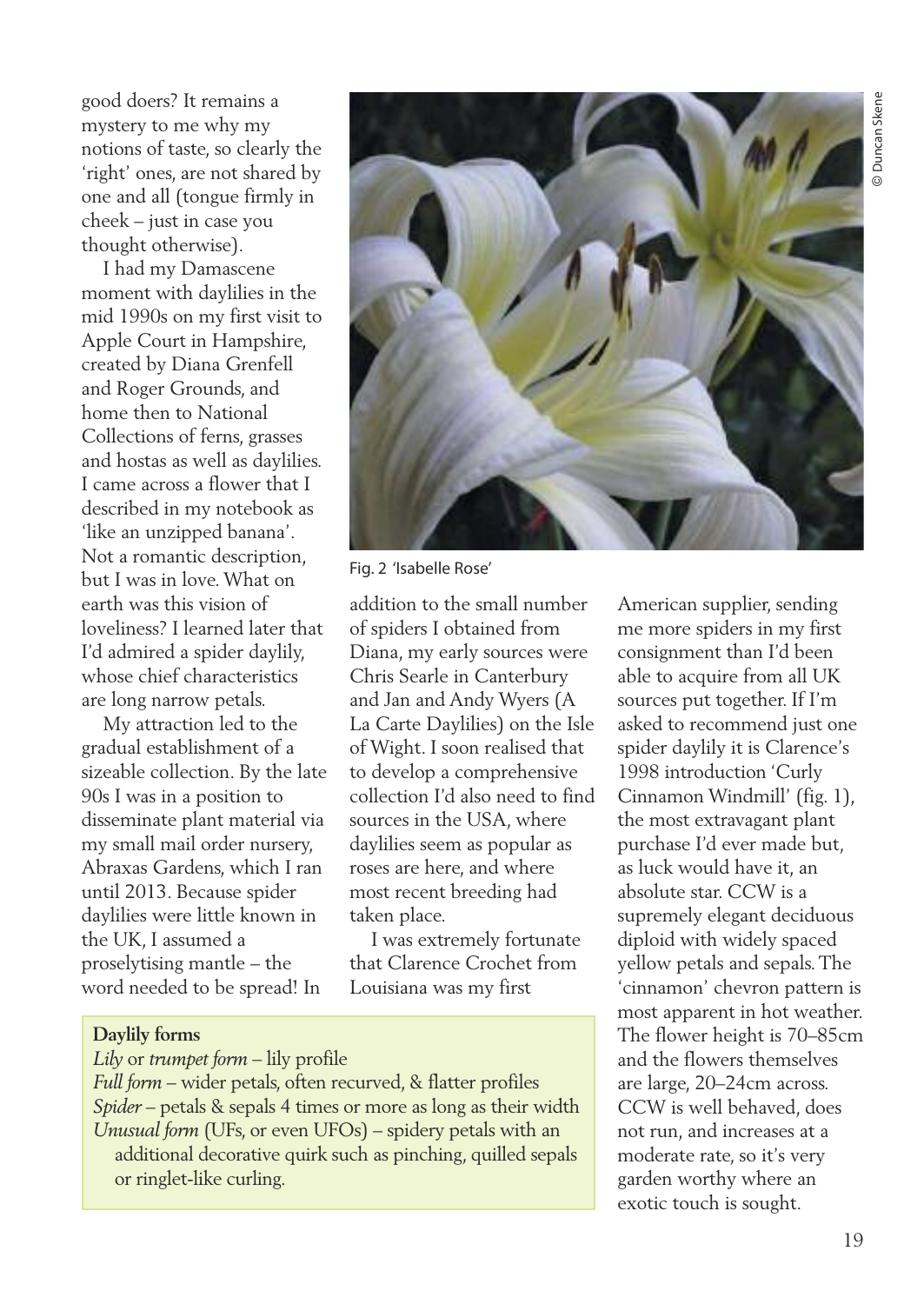

Fig. 3 'TNT'Perhaps you can see here why spidery daylilies are often compared to winged creatures from lacewings to pterodactyls.

Clarence asked me if I was planning a hybridisation programme? It had never occurred to me.We UK hardy planters might grow on the odd found seedling, wondering about its worthiness, but deliberate breeding just didn't figure – the preserve of the 'expert', surely? Well, apparently not so in the US. I soon learned there were masses of 'Mom and Pop' nurseries devoted to daylilies, most of them dabbling with dabbing pollen. When Chris Searle visited me later that year I asked him for a pollination demonstration ("just out of interest"). Fatal! Within a year I was hooked, and I've been making about thirty to forty crosses annually ever since.

What's in a name? Being ideologically opposed to the malign influence of multinational corporations, I really struggled a couple of years ago when at Marina Christopher's nursery I fell for *Sedum cauticola* 'Coca Cola'. In the event I bought it, but, silly though it may be, names *have* deterred me from buying some plants.You might think 'Curly Cinnamon Windmill' a bit daft, as I did,

Backyard breeders in the States are introducing named daylilies willy-nilly so there are now more than 50,000 registered cultivars. Mad, but does it matter? Of course, most will disappear without trace, thank goodness.

but you'll get over it. Some US breeders are clearly on another planet though. Could

 Duncan Skene Duncan Sken ©



Fig. 4 An example of a fuller daylily form with wider petals, 'El Desperado' is widely available in the UK at a budget price because it's been micropropagated.

you find space for 'Big Honking French Kisses', 'Slap Your Grandma', or 'Nekkid Woman on a Tractor'?

Questionable long names may simply be a function of the ridiculous number of daylilies registered every year. Better 'breaks' will gradually float to the surface for wider dispersal – perhaps initially garnering grass roots approval, to be followed by public recognition in society journals and eventually general gardening magazines. In recent times, for example, George Doorakian's 2007 introduction, 'Rose F. Kennedy', which improved on his 2004 'Emerald Starburst', rapidly gained widespread approval owing to the groundbreaking intensity of its broad, green centre.

Over 15 years I trialled around 700 named daylilies.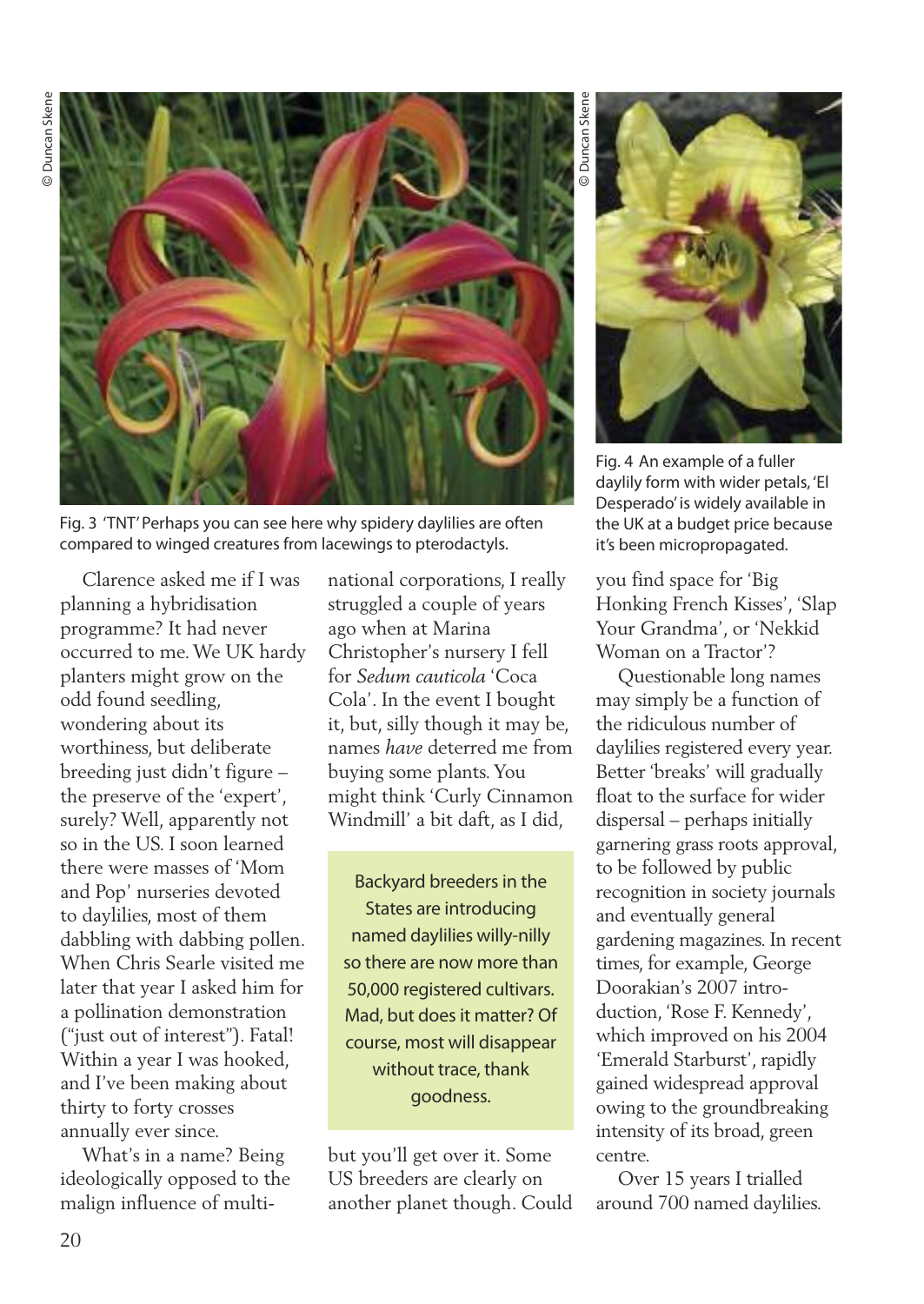Most were good plants, but there was a lot of near duplication, so when I came to shed my collection last year I found only 35 I couldn't live without. One reason I was content to reduce my collection by 95% was that I'd succumbed to the lure of hybridisation.While successful breeding necessitates rigorous, dispassionate evaluation, hybridising is, nevertheless, great fun. Occasionally I found that plants I'd bred performed better than ones I'd bought.

I had quite often found that American plants, whose photographs and written descriptions promised much, delivered unreliable performance in our cooler climes. European breeders had had some success and a few of their plants were thriving in British gardens. If they could do it, what were we English hybridisers waiting for?

So we began to share thoughts and observations. Chris Searle and Jan & Andy Wyers were in the vanguard, with the likes of Robert Grant-Downton in Oxford, Pollie & Terry Maasz in Hampshire and Nicholas Peirce on the Isle of Wight hot on their heels. For my part, between 2007 and 2013 I named and introduced 21 daylilies, some of which, I hope, might one day find their way into non-specialists' gardens.



Fig. 5 'Suzy Cream Cheese'shows not only good bud count but also excellent branching and spacing, thus avoiding any danger of congestion when the flowers open.

There's always a fly in the ointment. Having chosen to collect and breed daylilies, in part because they were so dauntless, robust and resilient (and, for me, toughness is as much an aesthetic consideration as a practical one) along came Hemerocallis Gall Midge. Bill Munson's classic 1989 book, *The Daylily*, makes no mention of this problem, but in *The Gardener's Guide To Growing Daylilies*, just nine years later, Diana Grenfell advises 'damage is manifested mainly in early midsummer… distorted and discoloured tulip-shaped buds… start to rot before actual flower is produced'.This pest is now endemic in the UK, here in Somerset causing a high proportion of spoiled buds throughout June until mid-July (later further north).

Growing daylilies that flower from mid-July outwits Gall Midge.

It is possible to manage Gall Midge without damaging chemical drenches or undiscriminating sprays.A strict regime of vigilant inspection (every third day as a minimum) and removal of distorted buds can be very effective, but it will not cure the problem. Suspect buds must be burnt, or thoroughly sealed in polythene bags and put into the domestic refuse (not the compost heap).This is a palaver, and no matter how thorough *you* are, someone in your locality won't be as conscientious.An alternative approach is to grow more daylilies that flower from mid-July, so their buds haven't formed in late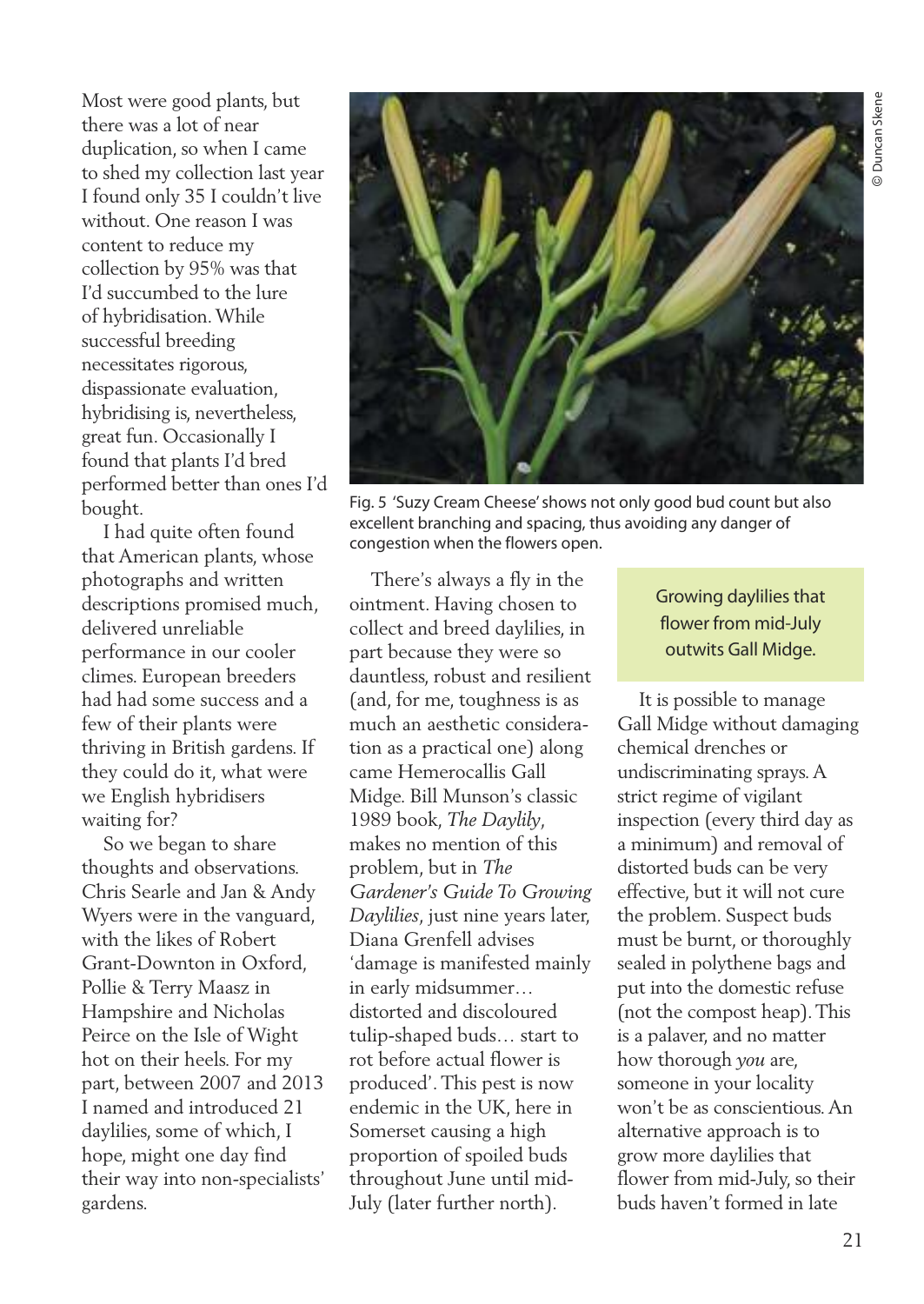

Fig. 6 'Charon the Ferryman'

spring when the adult midge is looking for homes for her eggs.

The most thorough classification of daylilies by flowering period has been devised by organic growers Lee and Diana Bristol of Bloomingfields Farm in Connecticut.Their ten flowering periods proceed from 'first early' to 'extra late'. Unusually, and commendably, they rely on their own observations.The US Dept. of Agriculture Zone 5 climate

and seasons differ from yours and mine, no doubt, but the list is a useful starting point. I would like to see all of the plants in their Late, Very Late and Extra Late categories trialled in the UK.

I'm illustrating this article with photographs taken after the 19<sup>th</sup> August 2013, so while some of the plants may already have been in flower for some weeks, all can be fairly called Lates in UK terms. If they're late in Frome, near the Somerset/Wiltshire border, they'll be late in most places on mainland Britain.

My plant wish list is in a tiny marbled notebook. I really have to want something before making an entry.Wants decline with the years, I find. Often a 'must have', when eventually found, is less essential than I'd supposed. Once in a while, though, a new acquisition is everything



Fig. 7 'New Curlicue', one of my introductions, I describe as'a relaxed twisting cascade unusual form daylily in amber and ginger', a plant of good stature.

you'd hoped for.As soon as I'd read about Ellen Laprise's 2009 intro 'Isabelle Rose' (fig. 2) I wanted to try it.Two years later, thanks to Jan Wyer's generosity in allowing me a division, I can confirm this is a floriferous, unusual form of impressive stature (though not as tall as registered yet) and it increases well.

If you find 'Isabelle Rose' too baroque for your tastes, 'TNT '(fig. 3) probably won't be your thing either, but I hope you can appreciate its poise and elegance. I like everything about 'TNT' – definitely one of the better reds. One attribute of seriously spidery daylilies which enthusiasts appreciate that general gardeners may not is the variability of blooms – no two flowers present in exactly the same way.

Several UK daylily collectors rate Jim Murphy's spidery introductions (including 'TNT') highly and have imported plants from Woodhenge Gardens. Some of his better intros should start to appear in UK nursery lists within the next few years.

Fresh bright-green daylily shoots emerging as early as mid-January are a joy in themselves. In some cases a good indication of later flowering is tardy emergence and one such is 'El Desperado' (fig. 4). Although I find fuller form daylilies less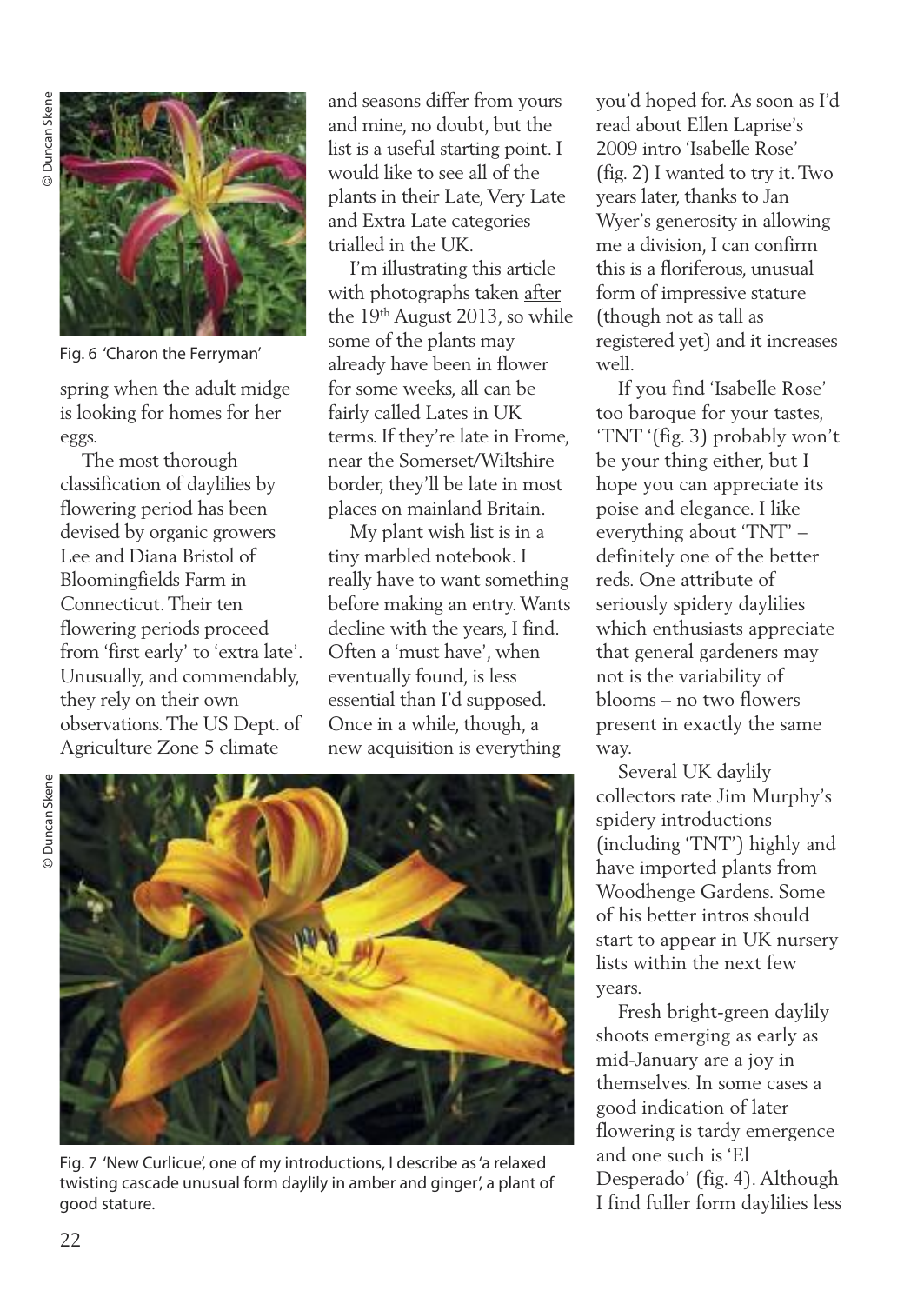appealing on the whole, 'El Desperado' is a good plant, particularly where space is at a premium as it's compact and increases very slowly.

A good show of healthy buds in the latter part of August (fig. 5) is a sure sign of midge-free flowering that will go well into September. Dan Bachman, breeder of 'Suzy Cream Cheese', also bred 'Charon the Ferryman' (fig. 6) which I'm currently evaluating.

In Britain, that elusive quality of 'gardenworthiness' is paramount. The criteria in European trials for 'landscape varieties' are instructive: leaves must be healthy and flowers should sit well above them; plants should be weatherresistant with strong wiry stems giving a massed colourful effect when seen from some way off.

My final illustrations come from my own breeding. In 2008 I introduced 'New Curlicue' (fig. 7). I don't take the decision to introduce a plant lightly. Too many American daylilies are introduced solely on account of a pretty face, with a sort of show-bench mentality appearing to trump practical gardening considerations.

Take a look at Tomas Tamberg's website to see some of the sorts of plants



Fig. 8 'Red Revelation' I like the light midrib, most apparent on the three petals but also discernible on the sepals, which accentuates the inherent starry quality of daylily flowers.

that might suit, say, a Piet Oudolf or Tom Stuart-Smith scheme. Massed impact isn't necessary in small gardens, of course, where a single bloom can be captivating. My good friend, Robert Grant-Downton, who, if anyone can, will one day produce a blue daylily, used not to be keen on reds until one day in my garden he saw the light. Ever since, this seedling has been dubbed (Robert's) 'Red Revelation' (fig. 8). It's not been introduced because I have to keep in check my predilection for reds and 'Forsooth' (fig. 9), introduced in 2010 is, I judged, the better garden plant.

While I like to flatter myself that I'm a daylily breeder I am honest enough to admit that the pioneers who developed today's extraordinary colour, form



Fig. 9 'Forsooth'

and pattern range from an almost exclusively yellow species gene pool did 99% of the work.

In recent years, partly in reaction to over-blown fullform plants, there's been some resurgence of interest in going back to the species. *H. citrina*, while not late, is well worth growing for its floriferousness, scent and stature and has passed all of these qualities to my seedling 09C1 (fig. 10).An extract